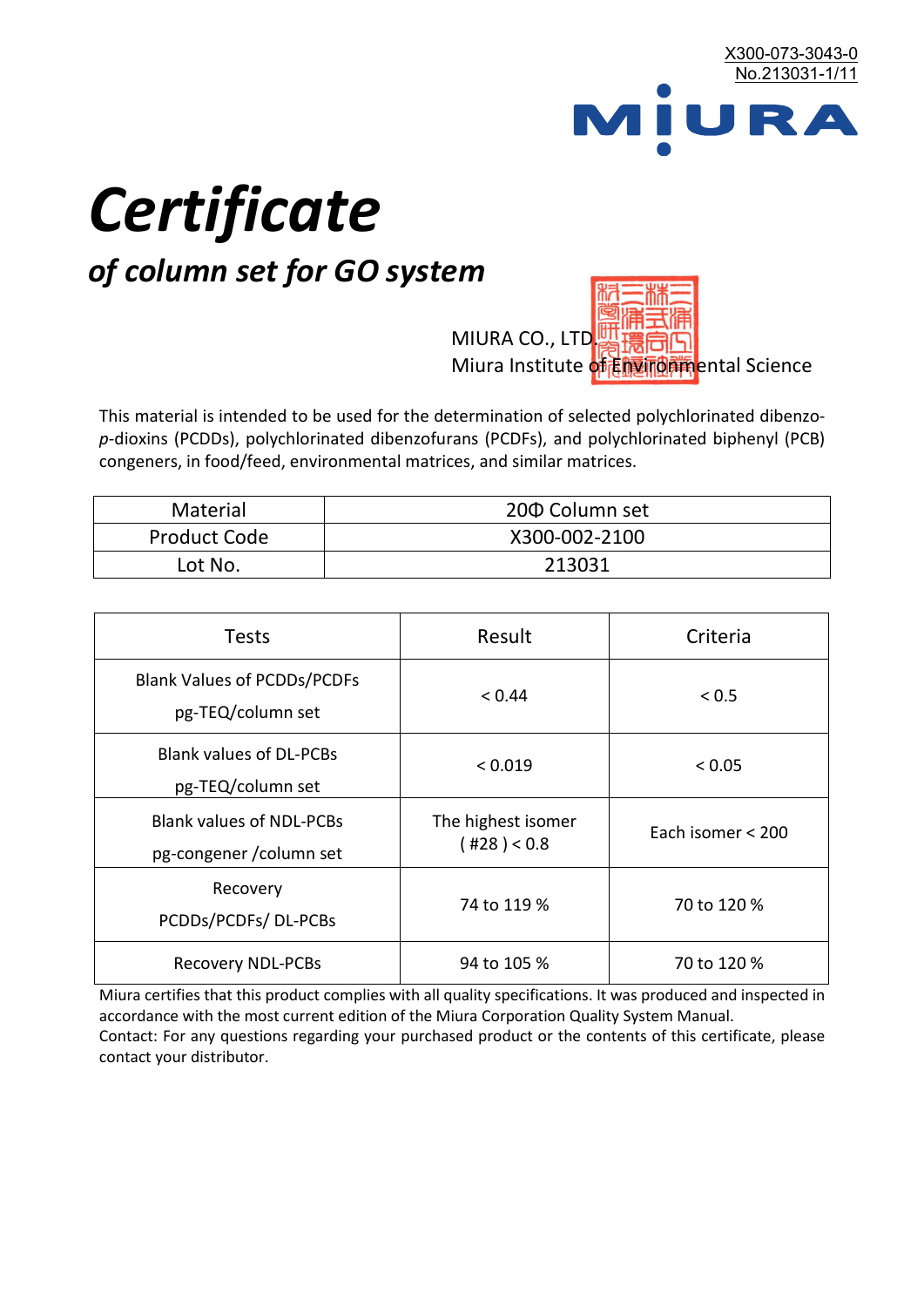### **DESCRIPTIONS**

**Lot Number:** The number mentioned on the labels on the column bag is the lot production number.

**Blank Level Values:** Blank level values, expressed as mass fractions (pg-TEQ per a column set), for selected PCB congeners, PCDD, and PCDF congeners are provided in Table 2. Blank level values are a reference value for which MIURA has the highest confidence in its accuracy, in that all known or suspected sources of bias have been investigated or taken into account (JIS K0311 or JIS K0312).

**Recovery Values (Sample):** Recovery values, expressed as percentages, are provided in Table 3 for selected mass labeled-PCB congeners, and selected mass labeled PCDD and PCDF congeners, based on selected mass labeled recovery standards added before GC-MS measurement. Recovery values meet EU regulations; however, the values meet the MIURA criteria for this certification, which are stricter than what is required by EU regulations.

#### **NOTICE AND WARNING TO USERS**

THE GO SYSTEM COLUMN SET IS INTENDED FOR DIOXIN ANALYTICAL USE ONLY, INCLUDING HAZARDOUS MATERIALS. BEFORE USE, READ THE SDS CAREFULLY; HANDLE PRODUCT AS A HAZARDOUS MATERIAL CAPABLE OF SKIN CORROSION AND/OR EYE DAMAGE.

#### **INSTRUCTIONS FOR STABILITY, STORAGE, AND USE**

**Stability and Storage:** The column set should be stored at room temperatures below 25 °C until use. It should not be frozen or exposed to sunlight or ultraviolet radiation. After removing from the bags, the contents should be used immediately, especially, because the concentration column (lower) "Alumina" can be deactivated under high-humidity. Storing of the removed column set is not recommended.

**Use:** If storing in a cold room or refrigerator, bring them to room temperature (let stand for approximately 30 min), remove water condensed on the surface of the bags. Carefully remove the bags to avoid damage of the column. Use the same lot number with one column set. For more information of column set refer to the operation manual.

#### **ANALYTICAL METHODS USED AT MIURA**

For preparation of blank test, several column sets chosen at random per lot production were allowed to reach ambient temperature; two types of the purification columns (upper: silver nitrate silica gel, and lower: sulfuric acid silica gel) were assembled, and 10 mL of n-hexane was added to wet the top of the column with the designated column cap and disposable syringe. Then, a known amount of internal standard solution (containing selected labeled PCB, PCDDs, and PCDFs congeners; as shown in Table 1) dissolved in 6 mL of n-hexane was added to the top of the column with disposable syringe, and the syringe was washed with 2 x 2 mL of n-hexane; the n-hexane was injected into the column again. Then, the purification columns assembled with the concentration columns (upper) and (lower) were set to the each system unit immediately. After two fractions (dioxin and PCB fractions) were obtained from each system unit, a known amount of the recovery standard solution was added to each concentration vessel. Finally, both fractions were concentrated using an evaporation system under nitrogen to 0.01 mL.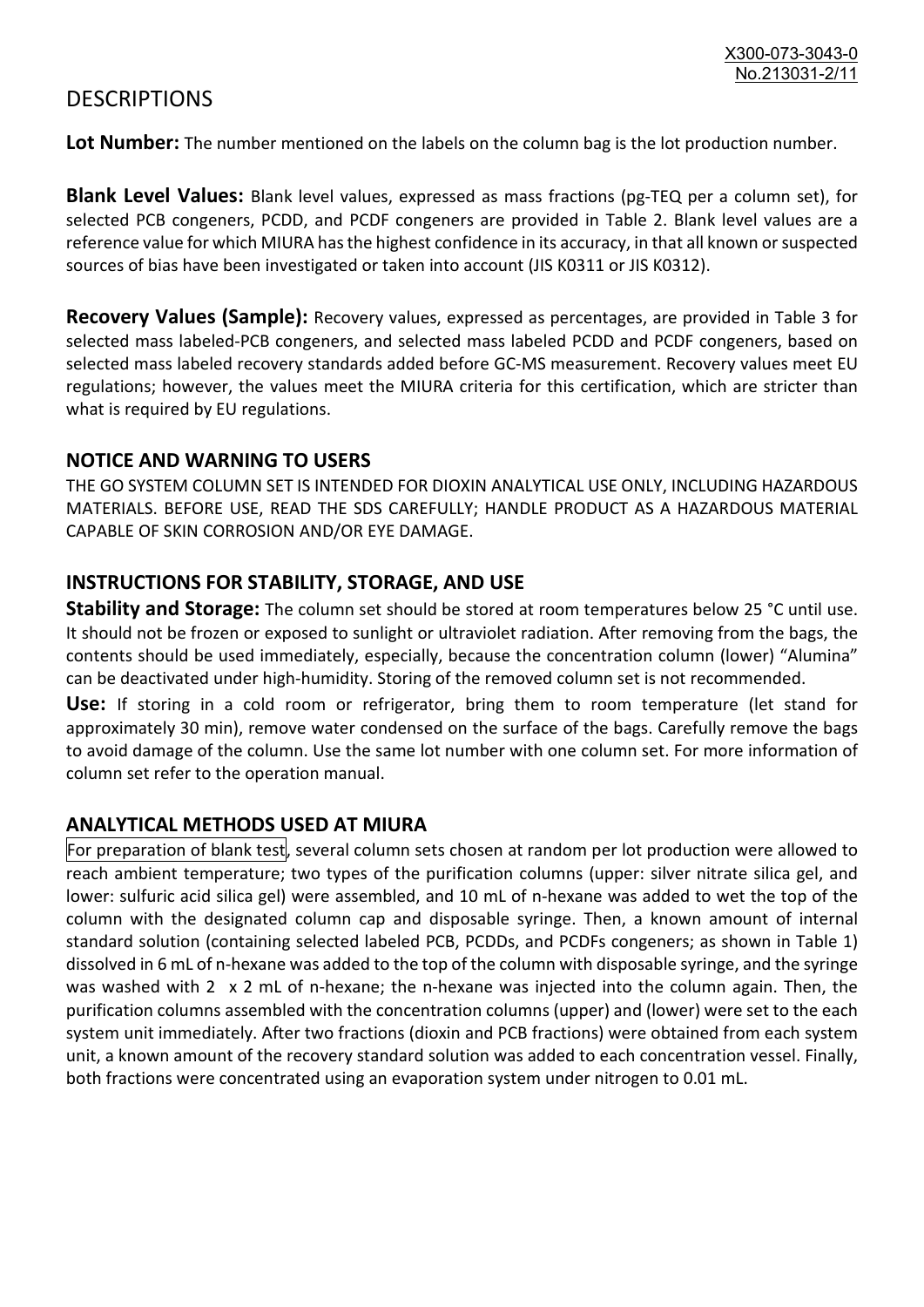X300-073-3043-0 No.213031-3/11

| Compounds                   | Standard                      | Maker Code     | Maker                           | <b>Diluted</b><br>Concentration |
|-----------------------------|-------------------------------|----------------|---------------------------------|---------------------------------|
| PCDDs and PCDFs,<br>DL-PCBs | Internal Standard             | DF-SS-A        |                                 | $10$ ng/mL<br>in decane         |
|                             | <b>Internal Standard</b>      | DFP-LCS-B      |                                 |                                 |
|                             | Recovery (Surrogate) Standard | DF-IS-J        |                                 |                                 |
| NDL-PCBs                    | Internal Standard             | <b>MBP-28</b>  | Wellington<br>Laboratories Inc. |                                 |
|                             |                               | <b>MBP-52</b>  |                                 |                                 |
|                             |                               | MBP-101        |                                 |                                 |
|                             |                               | <b>MBP-138</b> |                                 |                                 |
|                             |                               | MBP-153        |                                 |                                 |
|                             | Recovery (Surrogate) Standard | <b>MBP-19</b>  |                                 |                                 |
|                             |                               | <b>MBP-70</b>  |                                 |                                 |
|                             |                               | <b>MBP-111</b> |                                 |                                 |
|                             |                               | MBP-162        |                                 |                                 |
|                             |                               | <b>MBP-178</b> |                                 |                                 |

Table 1. Standard solutions used for recovery tests.

The concentrated dioxin fraction was analyzed using gas chromatography / high resolution mass spectrometry (GC/HRMS) operated in electron impact (EI) mode. A 0.25 mm ID × 60 m fused silica capillary (BPX-DXN, TRAJAN) was used. The concentrated PCB fraction was analyzed using GC/HRMS operated in EI mode. A 0.25 mm ID × 60 m fused silica capillary (HT8-PCB, TRAJAN) was used. All injections were 2 μL using a splitless inlet. The results, blank level values, are provided in Table 2. The chromatograms of each compounds are shown at page 6 and after. Furthermore, the dioxin and PCB fractions were analyzed using gas chromatography / low resolution mass spectrometry operated in total ion scan (m/z 50 to 500) mode, to confirm if interferences may affect determination of target compounds by GC/HRMS are included in the fractions, the chromatograms are not shown here.

For the recovery test (sample), The sunflower seed oil from Helianthus annuus (S5007-1L, Sigma Aldrich) was dissolved in 2 mL of n-hexane. A known amount of the internal standard solution was added to the flask, mixed, and allowed to equilibrate. First, several column sets chosen at random per lot production were allowed to reach ambient temperature; the purification columns (upper) and (lower) were assembled. 10 mL of n-hexane was added to wet the top of the column with the designated column cap and disposable syringe. Then, the sample with the internal standard was injected into the top of the column with the disposable syringe, and the syringe was washed with 2 x 2 mL of n-hexane; the n-hexane was injected into the column again. The purification column was assembled with the concentration column (upper) and (lower), and set to the each system unit immediately. After obtaining two fractions from the system unit, the dioxin and PCB fractions were concentrated using an evaporation system under nitrogen to approximately 0.01 mL. After the addition of a known amount of recovery standard solution, the both fractions were concentrated to 0.02 mL; then dioxin and PCB in each fractions were analyzed using GC/HRMS as mentioned above test. The inspection results is displayed in Table 3.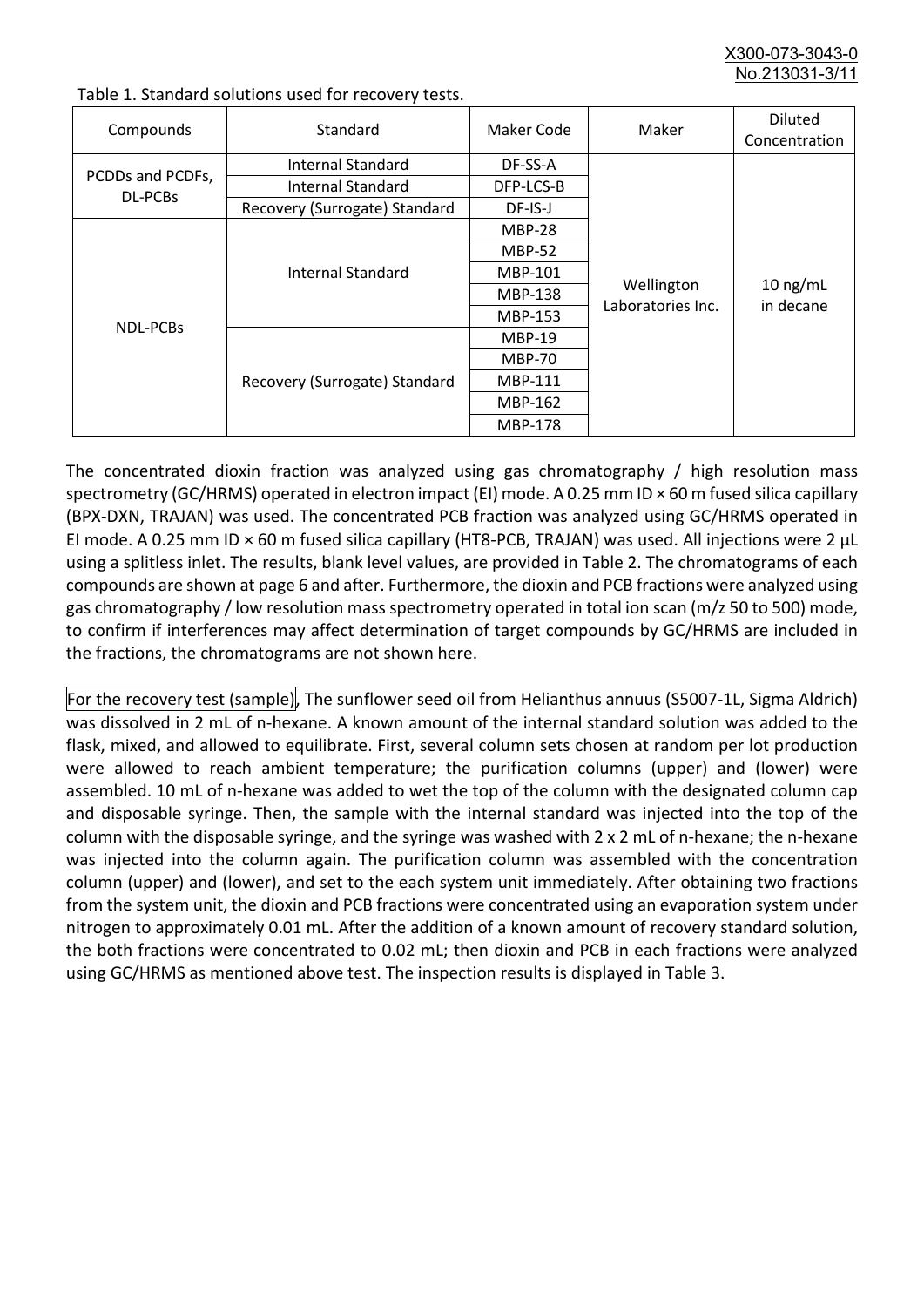X300-073-3043-0 No.213031-4/11

|  |  | Table 2 Blank levels of dioxins (PCDDs/PCDFs and DL-PCBs) and NDL-PCBs per column set. |
|--|--|----------------------------------------------------------------------------------------|
|--|--|----------------------------------------------------------------------------------------|

| abic 2 Diarik icveis of dioxins (I CDD3/TCDTs and DET CD3/ and NDET CD3 pcr column sett.<br>Congener | Concentration | <b>LOQ</b> | <b>LOD</b> | $S/N=3$   | TEQ*      |
|------------------------------------------------------------------------------------------------------|---------------|------------|------------|-----------|-----------|
|                                                                                                      | pg/column     | pg/column  | pg/column  | pg/column | pg/column |
| 2,3,7,8-TeCDD                                                                                        | <b>ND</b>     | 0.29       | 0.09       | 0.04      | 0.09      |
| 1,2,3,7,8-PeCDD                                                                                      | <b>ND</b>     | 0.30       | 0.09       | 0.06      | 0.09      |
| 1,2,3,4,7,8-HxCDD                                                                                    | <b>ND</b>     | 0.8        | 0.2        | 0.2       | 0.02      |
| 1,2,3,6,7,8-HxCDD                                                                                    | <b>ND</b>     | 0.7        | 0.2        | 0.2       | 0.02      |
| 1,2,3,7,8,9-HxCDD                                                                                    | <b>ND</b>     | 0.8        | 0.2        | 0.2       | 0.02      |
| 1,2,3,4,6,7,8-HpCDD                                                                                  | <b>ND</b>     | 1.3        | 0.4        | 0.2       | 0.004     |
| <b>OCDD</b>                                                                                          | <b>ND</b>     | 1.9        | 0.6        | 0.08      | 0.00018   |
| 2,3,7,8-TeCDF                                                                                        | <b>ND</b>     | 0.9        | 0.3        | 0.05      | 0.03      |
| 1,2,3,7,8-PeCDF                                                                                      | <b>ND</b>     | 0.8        | 0.2        | 0.06      | 0.006     |
| 2,3,4,7,8-PeCDF                                                                                      | <b>ND</b>     | 0.5        | 0.2        | 0.06      | 0.06      |
| 1,2,3,4,7,8-HxCDF                                                                                    | <b>ND</b>     | 0.6        | 0.2        | 0.03      | 0.02      |
| 1,2,3,6,7,8-HxCDF                                                                                    | <b>ND</b>     | 0.9        | 0.3        | 0.03      | 0.03      |
| 1,2,3,7,8,9-HxCDF                                                                                    | <b>ND</b>     | 0.6        | 0.2        | 0.04      | 0.02      |
| 2,3,4,6,7,8-HxCDF                                                                                    | <b>ND</b>     | 0.6        | 0.2        | 0.03      | 0.02      |
| 1,2,3,4,6,7,8-HpCDF                                                                                  | <b>ND</b>     | 1.0        | 0.3        | 0.04      | 0.003     |
| 1,2,3,4,7,8,9-HpCDF                                                                                  | <b>ND</b>     | 1.1        | 0.3        | 0.04      | 0.003     |
| <b>OCDF</b>                                                                                          | <b>ND</b>     | 2.0        | 0.6        | 0.1       | 0.00018   |
| #81 (3,4,4',5-TeCB)                                                                                  | <b>ND</b>     | 0.7        | 0.2        | 0.03      | 0.00006   |
| #77 (3,3',4,4'-TeCB)                                                                                 | <b>ND</b>     | 1.5        | 0.5        | 0.03      | 0.00005   |
| #126 (3,3',4,4',5-PeCB)                                                                              | <b>ND</b>     | 0.4        | 0.1        | 0.07      | 0.01      |
| #169 (3,3',4,4',5,5'-HxCB)                                                                           | <b>ND</b>     | 0.9        | 0.3        | 0.04      | 0.009     |
| #123 (2',3,4,4',5-PeCB)                                                                              | <b>ND</b>     | 0.4        | 0.1        | 0.07      | 0.000003  |
| #118 (2,3',4,4',5-PeCB)                                                                              | <b>ND</b>     | 0.7        | 0.2        | 0.07      | 0.000006  |
| #105 (2,3,3',4,4'-PeCB)                                                                              | <b>ND</b>     | 0.4        | 0.1        | 0.06      | 0.000003  |
| #114 (2,3,4,4',5-PeCB)                                                                               | <b>ND</b>     | 0.6        | 0.2        | 0.06      | 0.000006  |
| #167 (2,3',4,4',5,5'-HxCB)                                                                           | <b>ND</b>     | 0.4        | 0.1        | 0.06      | 0.000003  |
| #156 (2,3,3',4,4',5-HxCB)                                                                            | <b>ND</b>     | 0.5        | 0.1        | 0.06      | 0.000003  |
| #157 (2,3,3',4,4',5'-HxCB)                                                                           | <b>ND</b>     | 0.6        | 0.2        | 0.06      | 0.000006  |
| #189 (2,3,3',4,4',5,5'-HpCB)                                                                         | <b>ND</b>     | 0.4        | 0.1        | 0.04      | 0.000003  |
| #28 (2,4,4'-TrCB)                                                                                    | 0.8           | 0.4        | 0.1        | 0.06      |           |
| #52 (2,2',5,5'-TeCB)                                                                                 | 0.5           | 0.3        | 0.1        | 0.09      |           |
| #101 (2,2',4,5,5'-PeCB)                                                                              | (0.1)         | 0.4        | 0.1        | 0.07      |           |
| #138 (2,2',3,4,4',5'-HxCB)                                                                           | <b>ND</b>     | 0.6        | 0.2        | 0.06      |           |
| #153 (2,2',4,4',5,5'-HxCB)                                                                           | <b>ND</b>     | 1.1        | 0.3        | 0.08      |           |
| #180 (2,2',3,4,4',5,5'-HpCB)                                                                         | <b>ND</b>     | 0.6        | 0.2        | 0.09      |           |

\* TEQ: Toxicity Equivalents (are applied WHO-TEF(2006))

- 1. The figures in the parentheses in the concentration of actual measurement denote the concentration of the LOD or more and less than the LOQ.
- 2. ND in the concentration of actual measurement denotes less than the LOD.
- 3. TEQ are calculated with an actual measurement which is the concentration of the LOQ or more, and an actual measurement which is the concentration of the LOD or more and less than the LOQ, respectively. For values less than the LOD, TEQ are calculated with the LOD.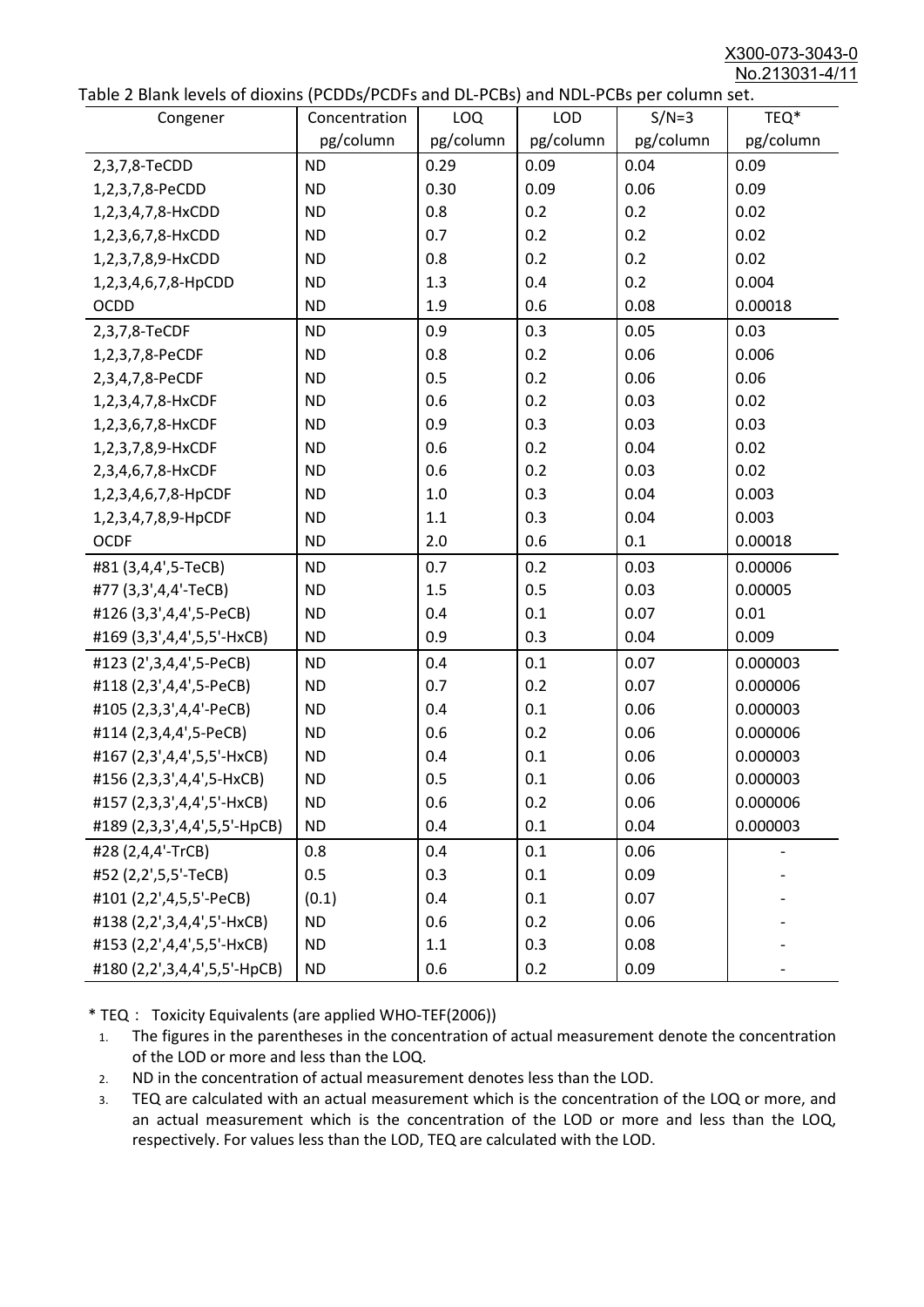| uwic J.<br>Congener          | <u>RECOVERTS OF RESERVED INTERNATION STATIONS</u><br>Sample |
|------------------------------|-------------------------------------------------------------|
| 2,3,7,8-TeCDD                | 74 %                                                        |
| 1,2,3,7,8-PeCDD              | 85%                                                         |
|                              | 87%                                                         |
| 1,2,3,4,7,8-HxCDD            |                                                             |
| 1,2,3,6,7,8-HxCDD            | 92%                                                         |
| 1,2,3,7,8,9-HxCDD            | 83%                                                         |
| 1,2,3,4,6,7,8-HpCDD          | 87%                                                         |
| <b>OCDD</b>                  | 83%                                                         |
| 2,3,7,8-TeCDF                | 83%                                                         |
| 1,2,3,7,8-PeCDF              | 89%                                                         |
| 2,3,4,7,8-PeCDF              | 95 %                                                        |
| 1,2,3,4,7,8-HxCDF            | 84 %                                                        |
| 1,2,3,6,7,8-HxCDF            | 86%                                                         |
| 1,2,3,7,8,9-HxCDF            | 92 %                                                        |
| 2,3,4,6,7,8-HxCDF            | 85%                                                         |
| 1,2,3,4,6,7,8-HpCDF          | 87%                                                         |
| 1,2,3,4,7,8,9-HpCDF          | 92%                                                         |
| <b>OCDF</b>                  | 86 %                                                        |
| #81 (3,4,4',5-TeCB)          | 84 %                                                        |
| #77 (3,3',4,4'-TeCB)         | 84 %                                                        |
| #126 (3,3',4,4',5-PeCB)      | 89%                                                         |
| #169 (3,3',4,4',5,5'-HxCB)   | 91%                                                         |
| #123 (2',3,4,4',5-PeCB)      | 92%                                                         |
| #118 (2,3',4,4',5-PeCB)      | 91%                                                         |
| #105 (2,3,3',4,4'-PeCB)      | 94 %                                                        |
| #114 (2,3,4,4',5-PeCB)       | 99 %                                                        |
| #167 (2,3',4,4',5,5'-HxCB)   | 95 %                                                        |
| #156 (2,3,3',4,4',5-HxCB)    | 101 %                                                       |
| #157 (2,3,3',4,4',5'-HxCB)   | 98 %                                                        |
| #189 (2,3,3',4,4',5,5'-HpCB) | 119 %                                                       |
| #28 (2,4,4'-TrCB)            | 105 %                                                       |
| #52 (2,2',5,5'-TeCB)         | 96 %                                                        |
| #101 (2,2',4,5,5'-PeCB)      | 101%                                                        |
| #138 (2,2',3,4,4',5'-HxCB)   | 96 %                                                        |
| #153 (2,2',4,4',5,5'-HxCB)   | 94 %                                                        |
| #180 (2,2',3,4,4',5,5'-HpCB) | 105 %                                                       |

Table 3. Recoveries of labeled internal standards.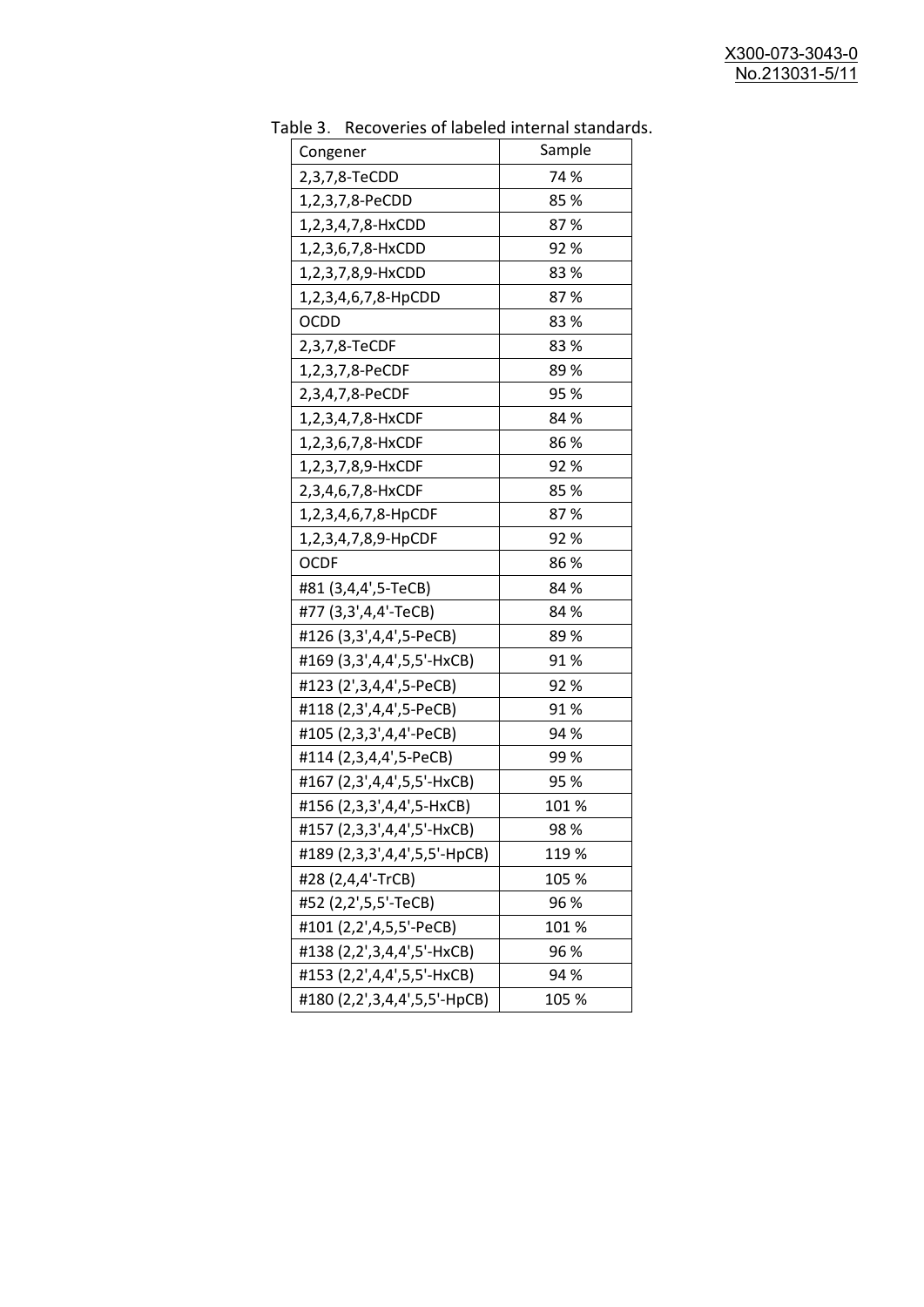

DqData : M:\Diok\DqData\2021\C1E144\BPX-078-1 Injection : C1E144001X

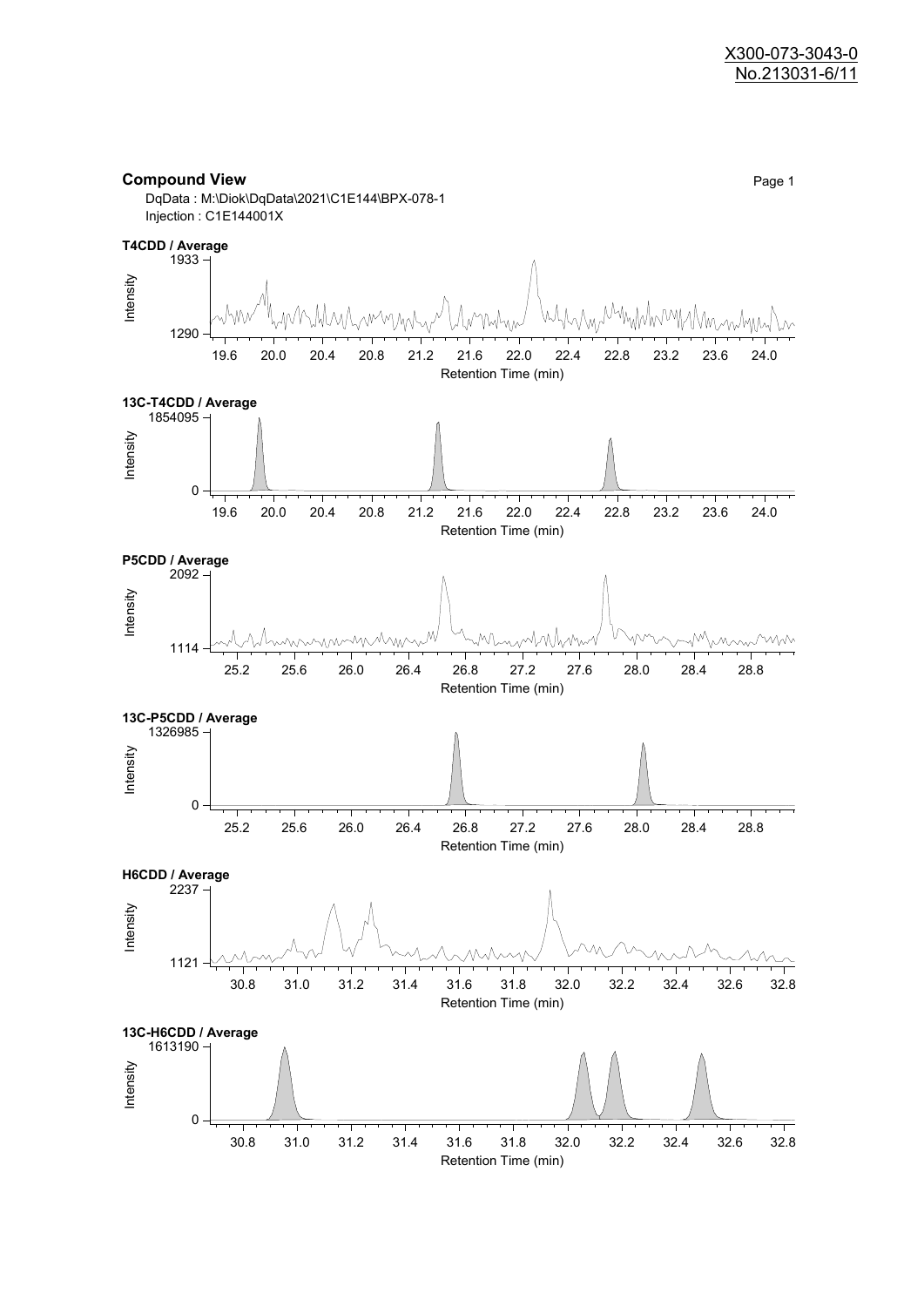#### X300-073-3043-0 No.213031-7/11

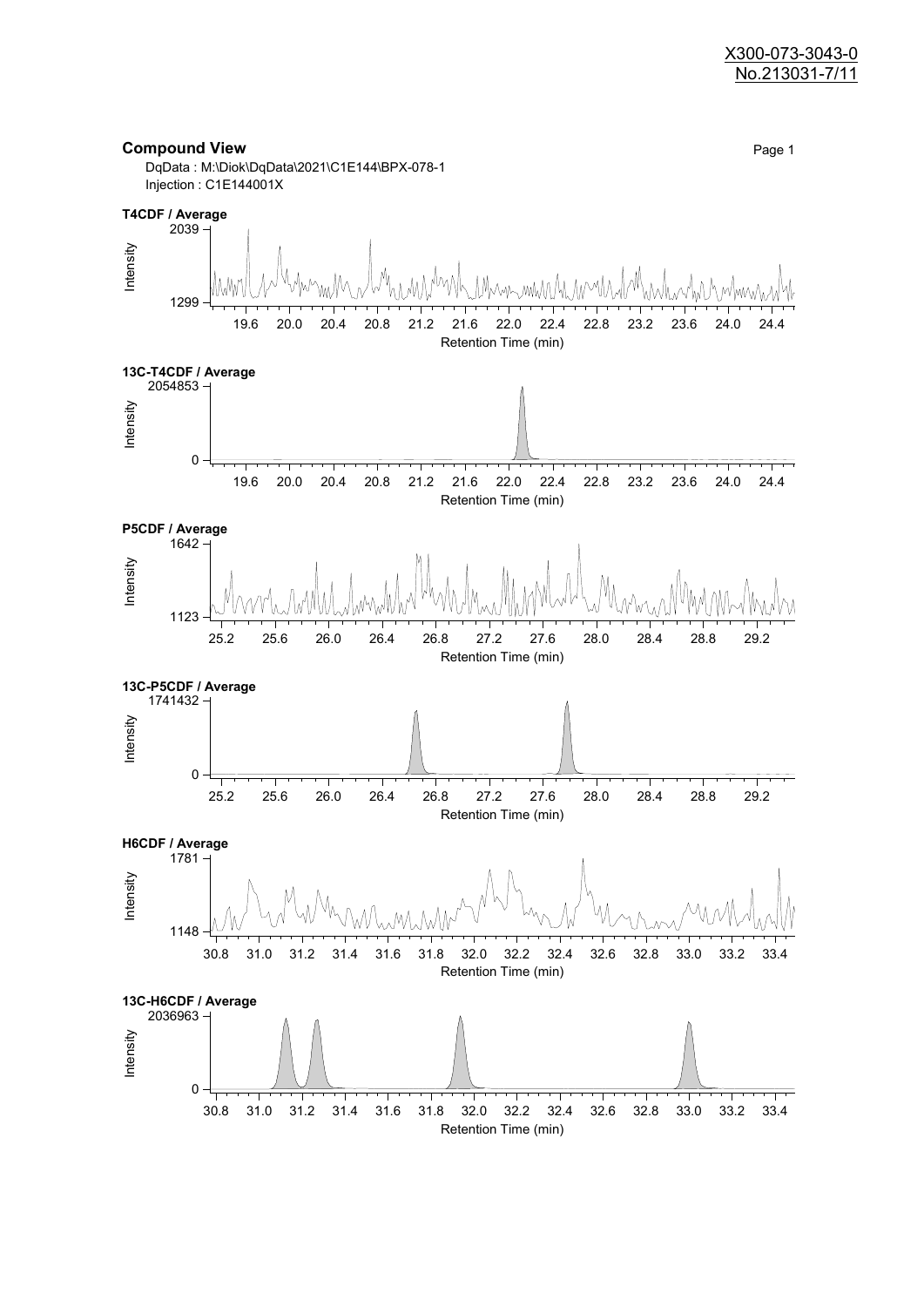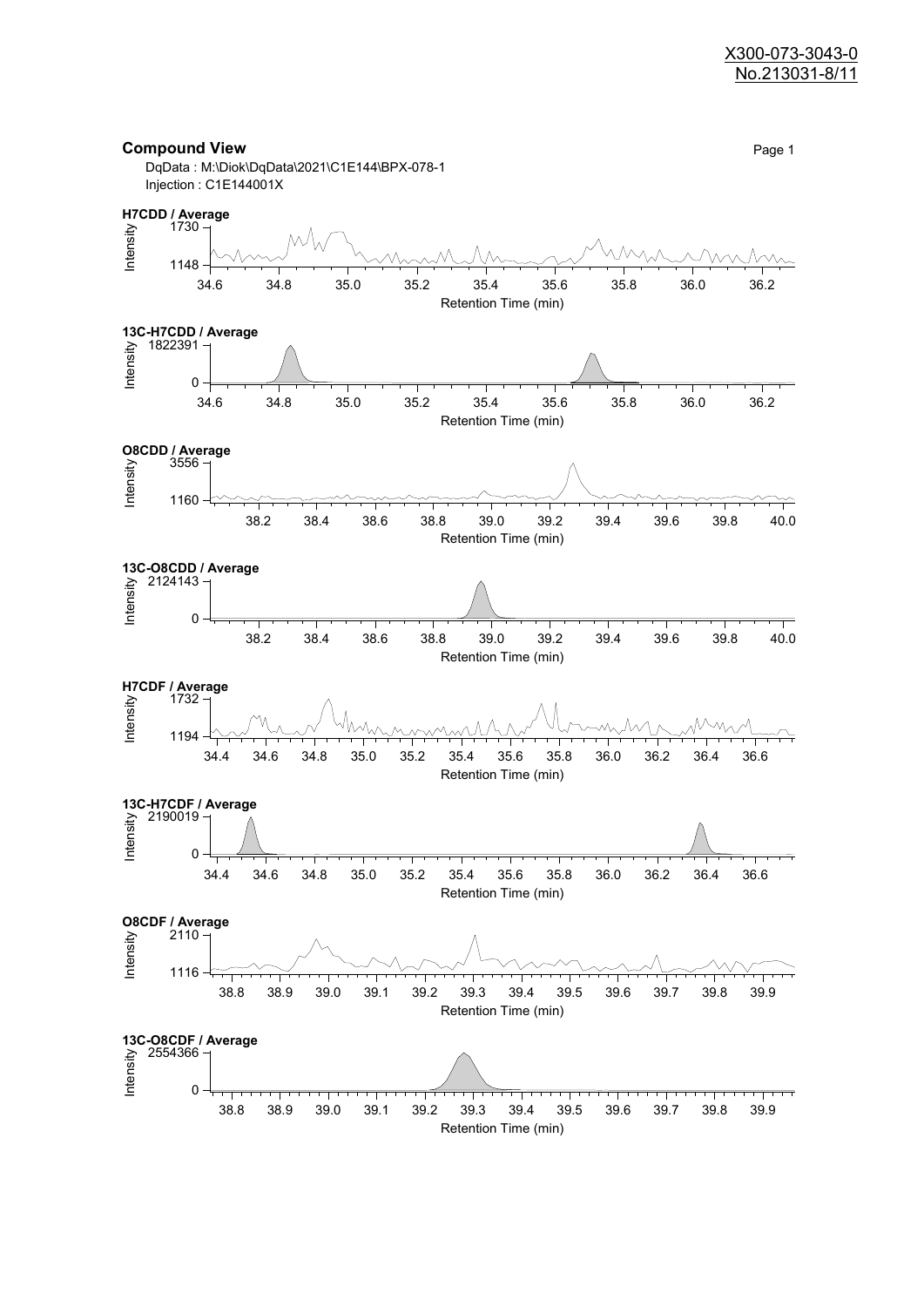

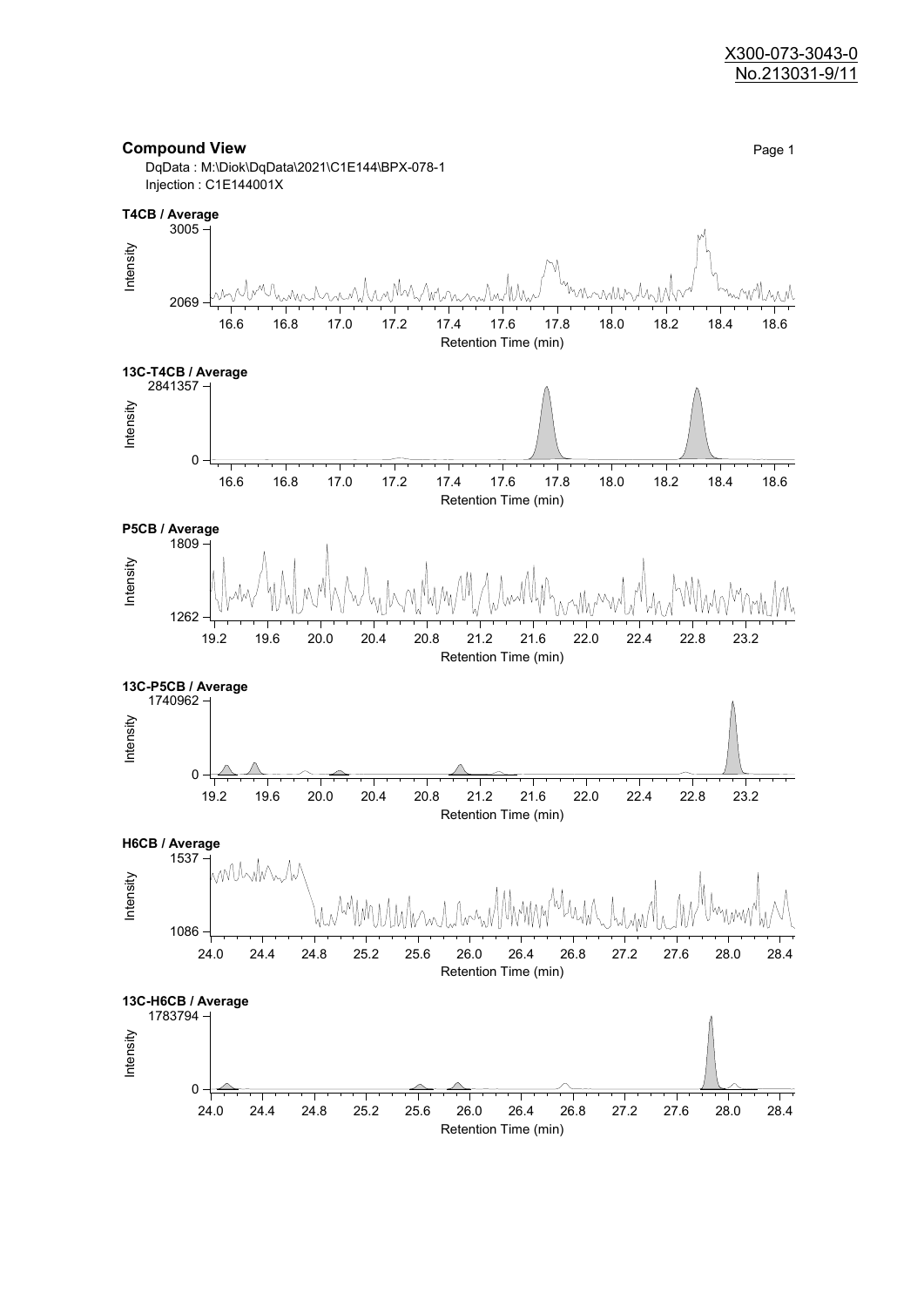